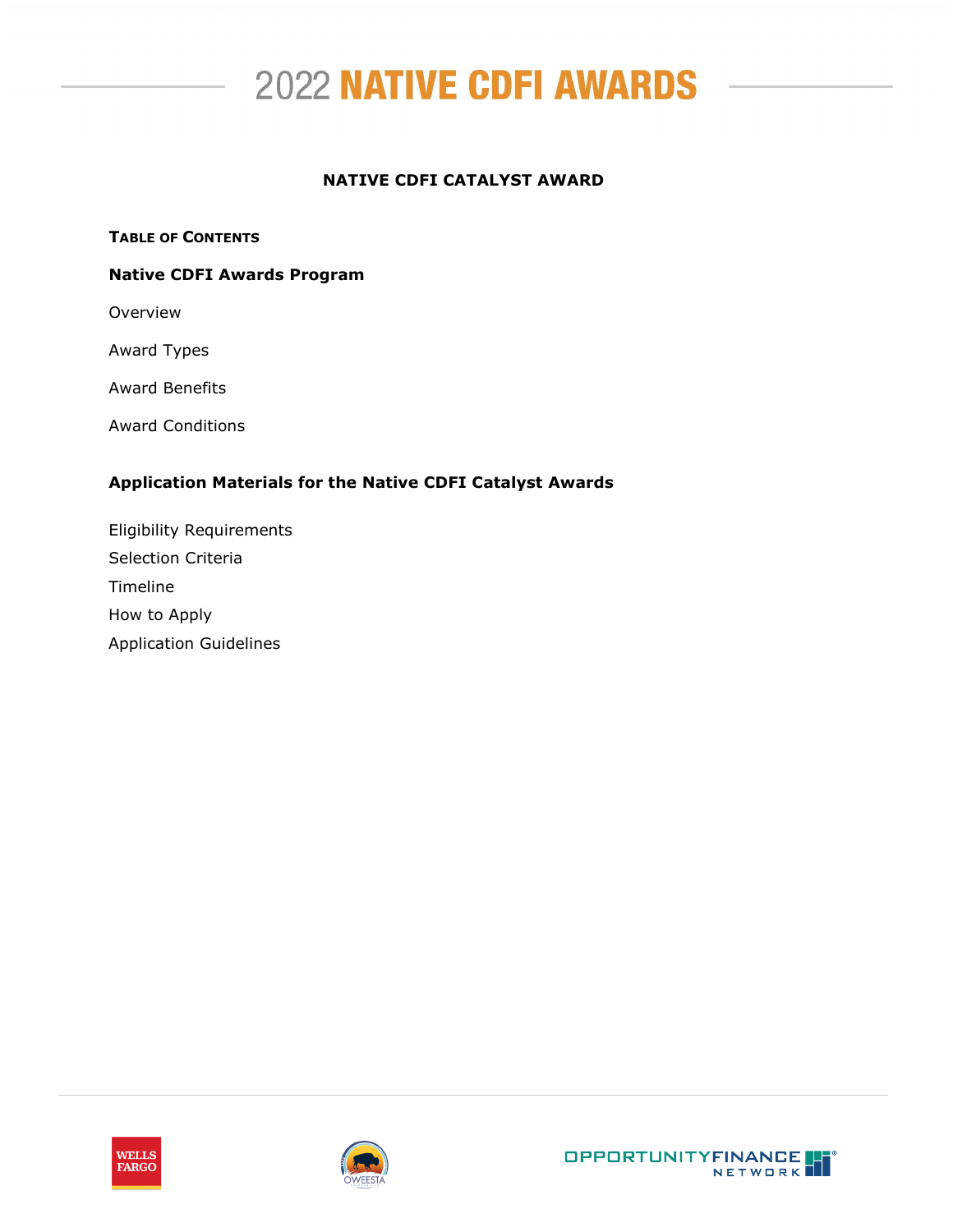## **Native CDFI Awards Program**

### **Overview**

The **Native CDFI Awards** is a partnership among Opportunity Finance Network (OFN), Oweesta, and Wells Fargo and provides awards to Native CDFIs (community development financial institutions).

Across tribal communities, Native CDFIs create innovative solutions to help tribal members breakthrough substantial barriers to economic development opportunities and capital access. The Native CDFI movement is a powerful example of how tribal members change the economic landscapes of their communities by providing financial services and products that build individual assets and community wealth in Indian country across the United States.

## **2022 Native Awards**

Native CDFIs directly provide Native American communities with tools and capital support that drive real and sustainable job creation, small business development, commercial real estate development, and affordable housing/home ownership. These mission driven lenders also offer basic banking services and financial literacy training to "underbanked" Native American communities historically targeted by predatory lending practices.

Native CDFIs provide an array of asset-building tools and direct financing products that stimulate reservation economies nationwide by offering tribal communities the opportunity to acquire financial management skills and build and accumulate assets through small business creation, homeownership, and educational endeavors.

In 2022, the Awards will celebrate Native CDFIs creating opportunity and promoting self-sovereignty measures and strategies that advance local efforts for community asset building within their tribal communities.

Examples of potential strategies for Native CDFI Awards applicants could include (but are not limited to):

- COVID-19 recovery efforts
- New products or new product innovations
- Geographic expansion
- Product and program replication
- Back-office infrastructure development
- Marketing and distribution innovations
- Integration of financial education or financial counseling
- Innovative new partnerships
- Use of technology (e.g., software, impact tracking, online platforms, mobile phone applications)



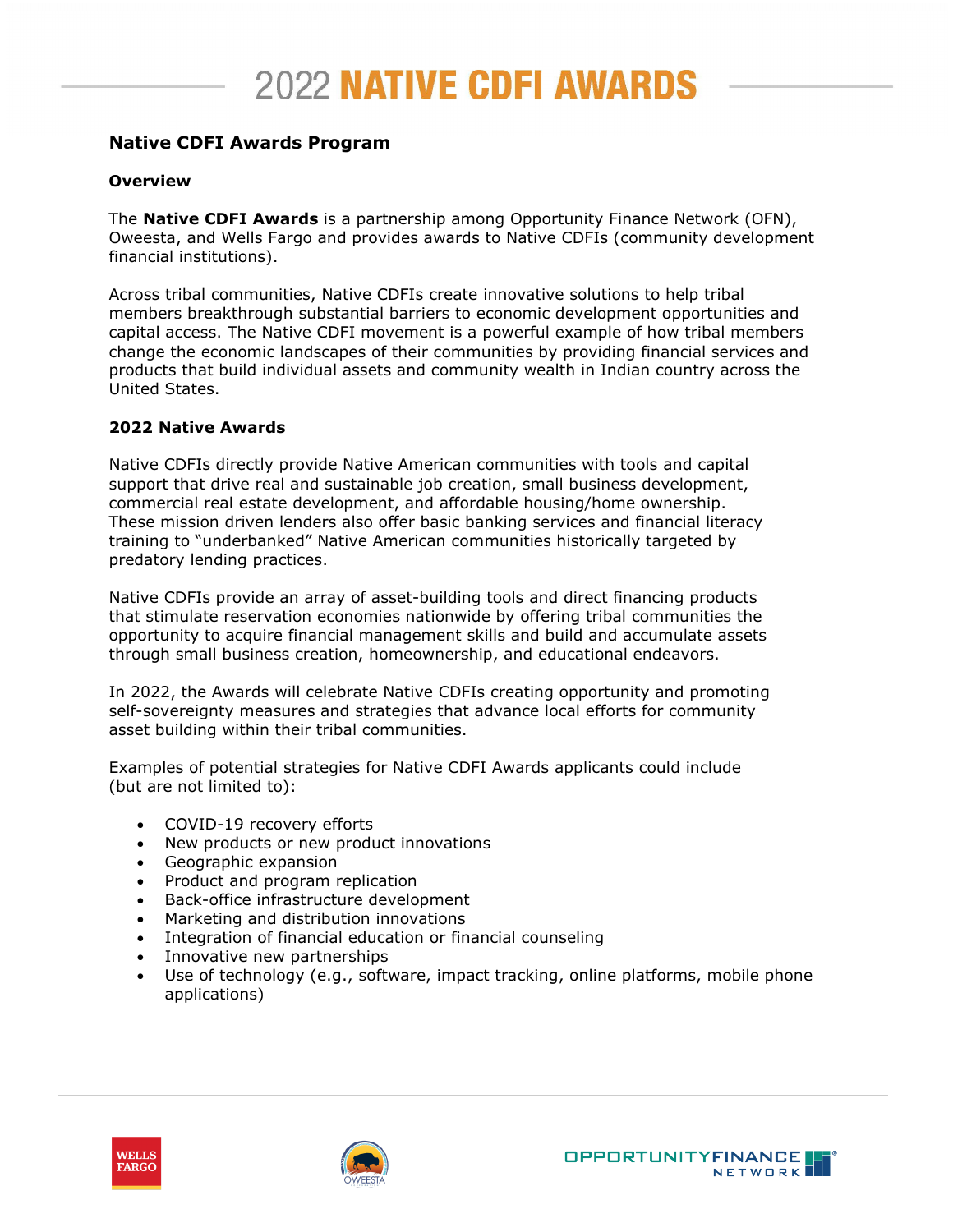## **Award Types**

There are two Native CDFI Awards categories in 2022:

- Native CDFI Catalyst Award (two awards)
- Native CDFI Seed Capital Award (one award)

## *The Native CDFI Catalyst Award*

The **Native CDFI Catalyst Award** will provide \$150,000 grants to two Native CDFIs that present the most compelling application outlining plans to execute on their potential strategy. Prospective award applicants should demonstrate high capacity, solid financial performance, and a high level of readiness to implement its strategy within 12 months of receiving an award. Native CDFI applicants must have at least \$3 million in assets and audited financial statements and be a certified CDFI.

#### *The Native CDFI Seed Capital Award*

The **Native CDFI Seed Capital Award** will provide a \$75,000 grant to one emerging Native CDFI to support a strategy with great potential. For the Seed Capital Award, applicants might be in various stages of development of their strategies and should demonstrate the benefit of a grant to help develop or expand a promising idea with the potential to implement within 12 months. There is no minimum asset size for applicants and applicants do not have to have audited financial statements.

| Award                                                                    | Award                           | <b>Strategy Focus</b>                          | <b>Who Can Apply</b>                                                                                                                                                                  |
|--------------------------------------------------------------------------|---------------------------------|------------------------------------------------|---------------------------------------------------------------------------------------------------------------------------------------------------------------------------------------|
| <b>Native CDFI</b><br><b>Catalyst Award</b><br>(two awards)              | \$150,000 unrestricted<br>grant | Any range of financial<br>products or services | Native CDFIs with<br>assets greater than<br>\$3 million<br>Native CDFIs with a<br>strategy that is<br>ready to implement<br>within 12 months                                          |
| <b>Native CDFI</b><br><b>Seed Capital</b><br><b>Award (one</b><br>award) | \$75,000 unrestricted<br>grant  | Any range of financial<br>products or services | of receiving award<br><b>Emerging Native</b><br>CDFIs of any asset<br>size<br>Native CDFIs with a<br>strategy that is<br>ready to implement<br>within 12 months<br>of receiving award |



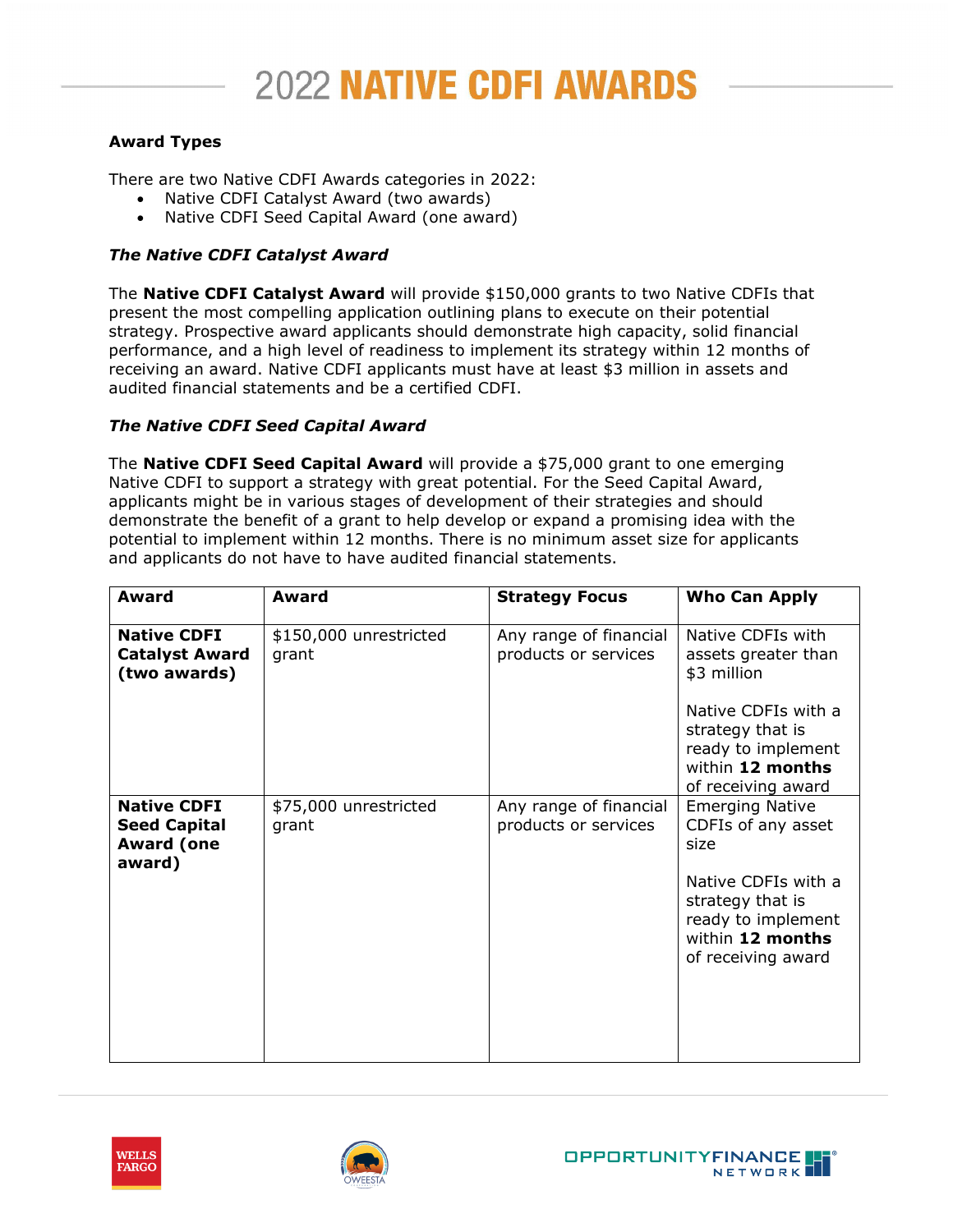## **Award Benefits**

The Native CDFI Awards provide multiple ways to support Awardees' expansion strategies. Awardee benefits include:

- Monetary Awards as specified above for the Native CDFI Catalyst Award and Native CDFI Seed Capital Award
- Visibility campaign to increase recognition for and support of Awardees' expansion strategies that includes:
	- o A press release to announce the Awardees
	- $\circ$  A video that tells the story of Awardees' work, borrowers, and strategy (*Native CDFI Catalyst Awardees only*)
	- $\circ$  Promotion of Awardees on the Native CDFI Awards website, and in OFN, Oweesta, and Wells Fargo marketing and social media campaigns
- Recognition by industry peers and others in Native CDFI Awards Ceremony at the OFN Conference

#### **Award Conditions**

Awardees are required to sign grant documents associated with their Award.

Awardees will be required to submit a narrative report related to the progress of the Awardees' strategy and a financial report related to the use of funds on May 31, 2023. If all funds have not been spent by May 31, 2023, then a final report will be due when funds are fully spent.

#### **IMPORTANT NOTES:**

#### **Note about applicants:**

- Native CDFIs do *not* need to be an OFN member to apply for the Native Awards.
- Native CDFIs do *not* need to be in Oweesta's portfolio to apply for the Native Awards.
- Native CDFIs *cannot* apply for both the Native CDFI Catalyst Award and the Native CDFI Seed Capital Award.
- All Native CDFIs are eligible to apply, including Native CDFIs that have previously won a Native Circle of Honor Award between 2006-2018.

**CONFIDENTIALITY:** OFN will to the best of its ability ensure the confidentiality of all application materials. OFN staff, contractors, and members of the Selection Committee will review materials submitted in connection with the 2022 Native Awards, as necessary and appropriate.

**DISCLAIMER:** OFN reserves the right to reject any and all applications, and no applicant has any rights to any award unless and until granted in writing and applicant complies with all terms and conditions of the Native CDFI Awards program.



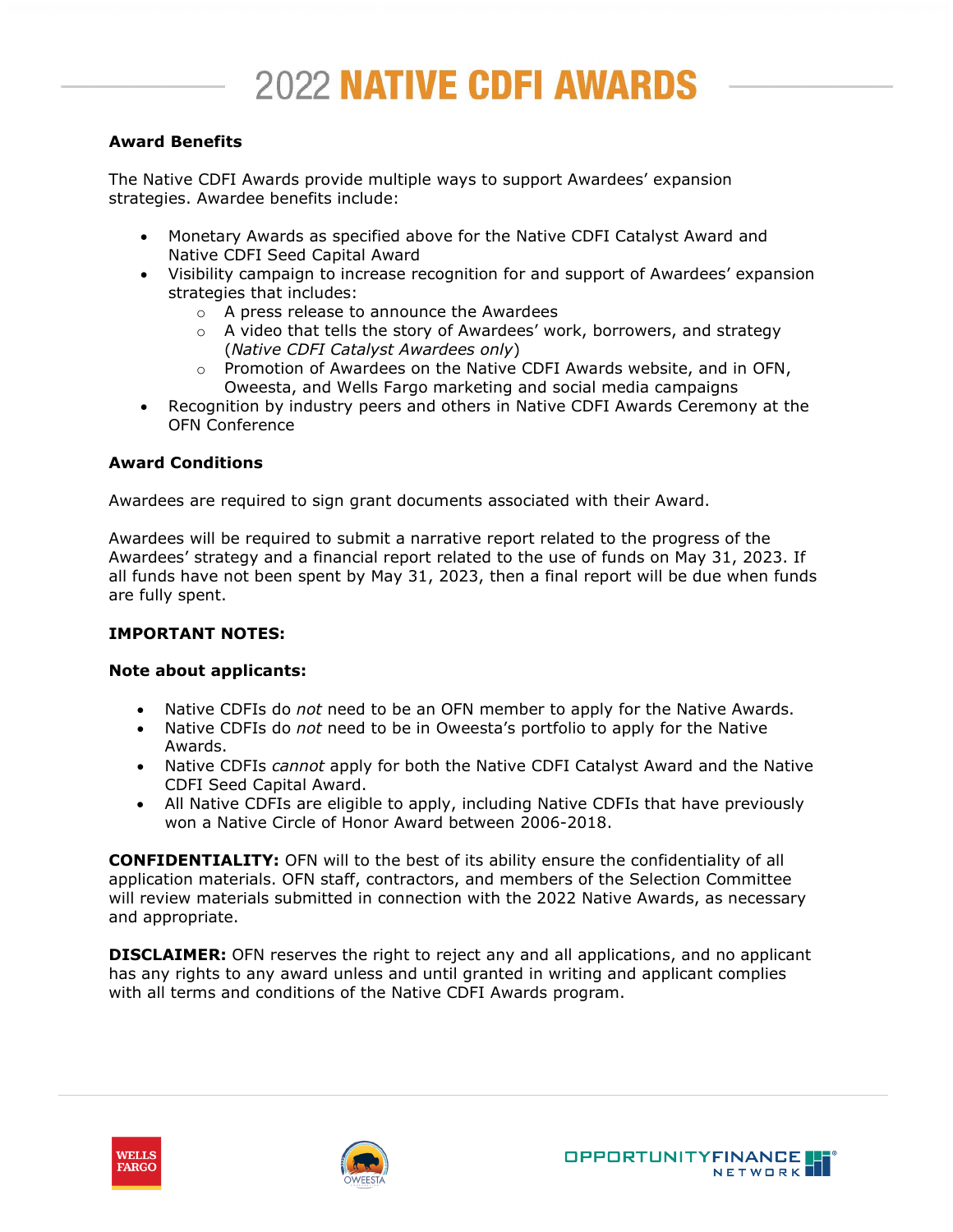## **Application Materials for the Native CDFI Catalyst Award**

## **Eligibility to Apply**

To be eligible for a Native CDFI Catalyst Award, organizations must satisfy each of the seven conditions specified below.

## **1. Charitable Purpose**

Applicant is a U.S. tax-exempt organization with a current  $501(c)(3)$  determination letter from the Internal Revenue Service. If your organization does not have this tax status, it may be eligible if it is a U.S. Treasury CDFI Fund certified CDFI.

*NOTE: CDFI Fund certification does not automatically guarantee eligibility. If the organization is not a 501(c)(3), OFN may request additional information during the application review process to determine whether the activities that would be supported by the Native Award comply with relevant rules and regulations for charitable giving. For more information on the CDFI Fund, please visit www.cdfifund.gov.*

## **2. Community Development Mission & Impact**

Applicant has a primary mission of community development and strives to have a positive impact on low-income, low-wealth, and other disadvantaged people and communities. If the institution is part of, or controlled by, another corporation(s), the other corporation(s) must also have a primary mission of community development.

## **3. Finance-based Strategy**

Applicant is a private non-governmental financial intermediary that uses financing as an integral part of its community development strategy.

## **4. Three Years of Financing Experience**

Applicant has been providing financing to achieve a community development mission for at least three years. If the applicant has undergone due diligence through Oweesta through credit memos, the applicant can request that required financial information be supplied by Oweesta.

#### **5. Audited Financial Statements**

An applicant must upload its *audited* financial statements for at least one year. If the applicant is a credit union, the credit union can substitute both a 5300 report and supervisory committee audit for an audited financial statement.

## **6. Current Plan/Goals**

Applicant has a defined business plan or strategic plan and/or 5 stated strategic goals that was written or updated within the last five years.

## **7. Total Assets**

Applicant reports more than \$3 million in total assets.



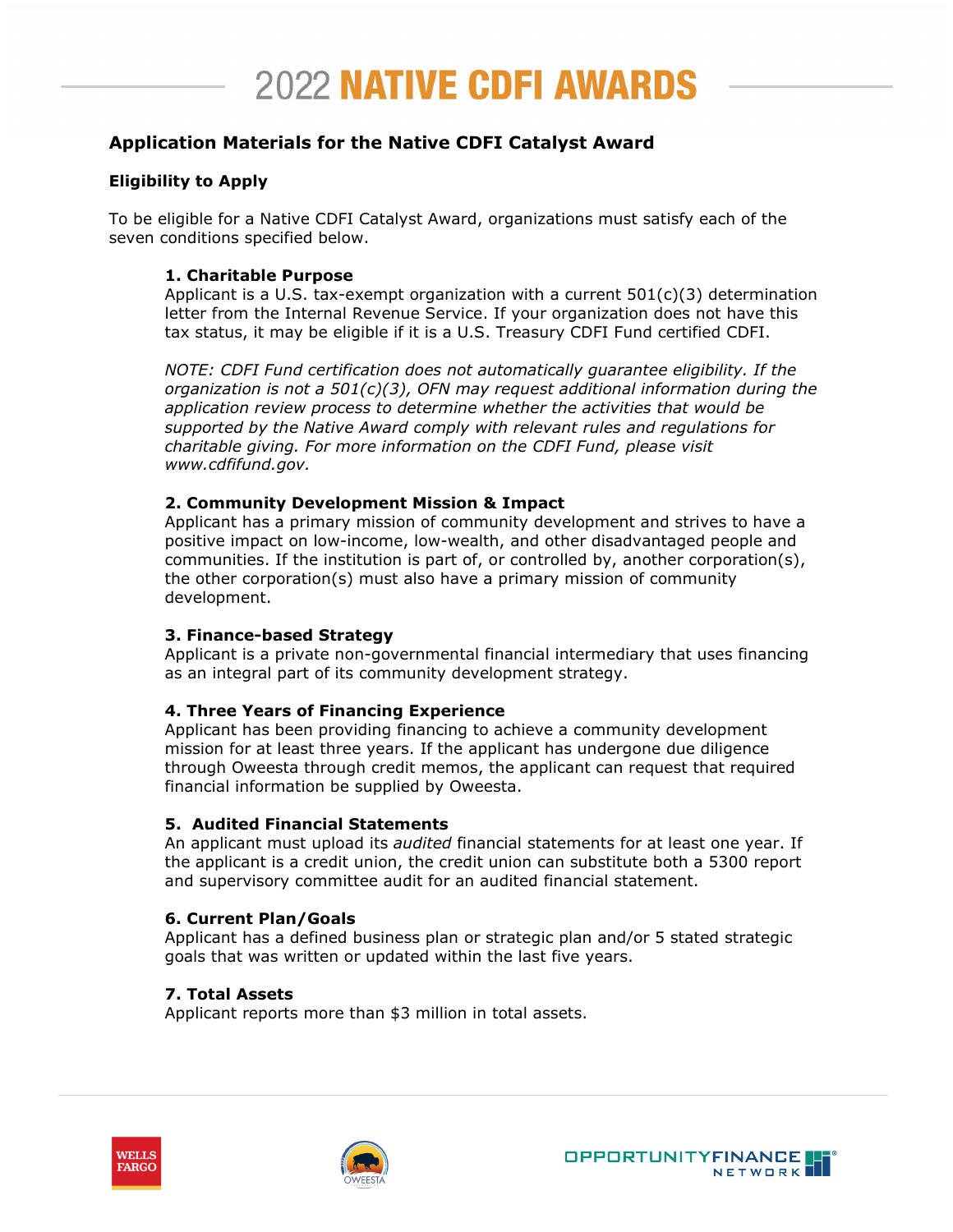## **2022 Selection Criteria**

The Native CDFI Catalyst Award is seeking applicants in various stages of development of their strategies that present the most compelling application to benefit Native communities.

The Native Award Selection Committee will evaluate eligible applicants according to the four criteria below.

### **1. Impact**

A credible and compelling analysis of projected impact from applicant's strategy over a two to three-year time horizon.

## **2. Readiness and Viability**

A strong management team and other resources in place or planned to execute applicant's strategy within a twelve-month timeframe of receiving an award. A strong grasp of internal and external challenges and how this strategy will impact financial management, sustainability, and risk to the organization.

#### **3. Use of Funds**

A compelling use of funds that demonstrates how the applicant will use the Native CDFI Catalyst Capital Award to advance the applicant's strategy in ways that otherwise would not be possible.

## **4. Financial Strength and Performance**

Solid financial performance, and a sound business model that positions the organization for sustained growth and success.

## **2022 Timeline**

## **May 23**

APPLICATION AND GUIDELINES POSTED Application and guidelines posted on the Native CDFI Awards website.

## **May 23-July 15**

APPLICATION PERIOD Applications and supporting documents are uploaded at the Native CDFI Awards website. **All applications must be submitted online. Hard copy applications will not be accepted.**

The cutoff for applying is **11:59 PM EST on July 15, 2022.** Applications will not be accepted after this deadline.

## **Late July-Early August**

EVALUATION PERIOD AND SELECTION COMMITTEE MEETING

Applicants are screened for eligibility based on the requirements detailed above. Eligible applicants are evaluated against the selection criteria for the 2022 Native CDFI Catalyst Award detailed above. The Selection Committee includes senior executives from Wells Fargo, First Nations Oweesta, Opportunity Finance Network, Northwest Area Foundation, as well as highly regarded leaders and experts in CDFIs and Native communities. The





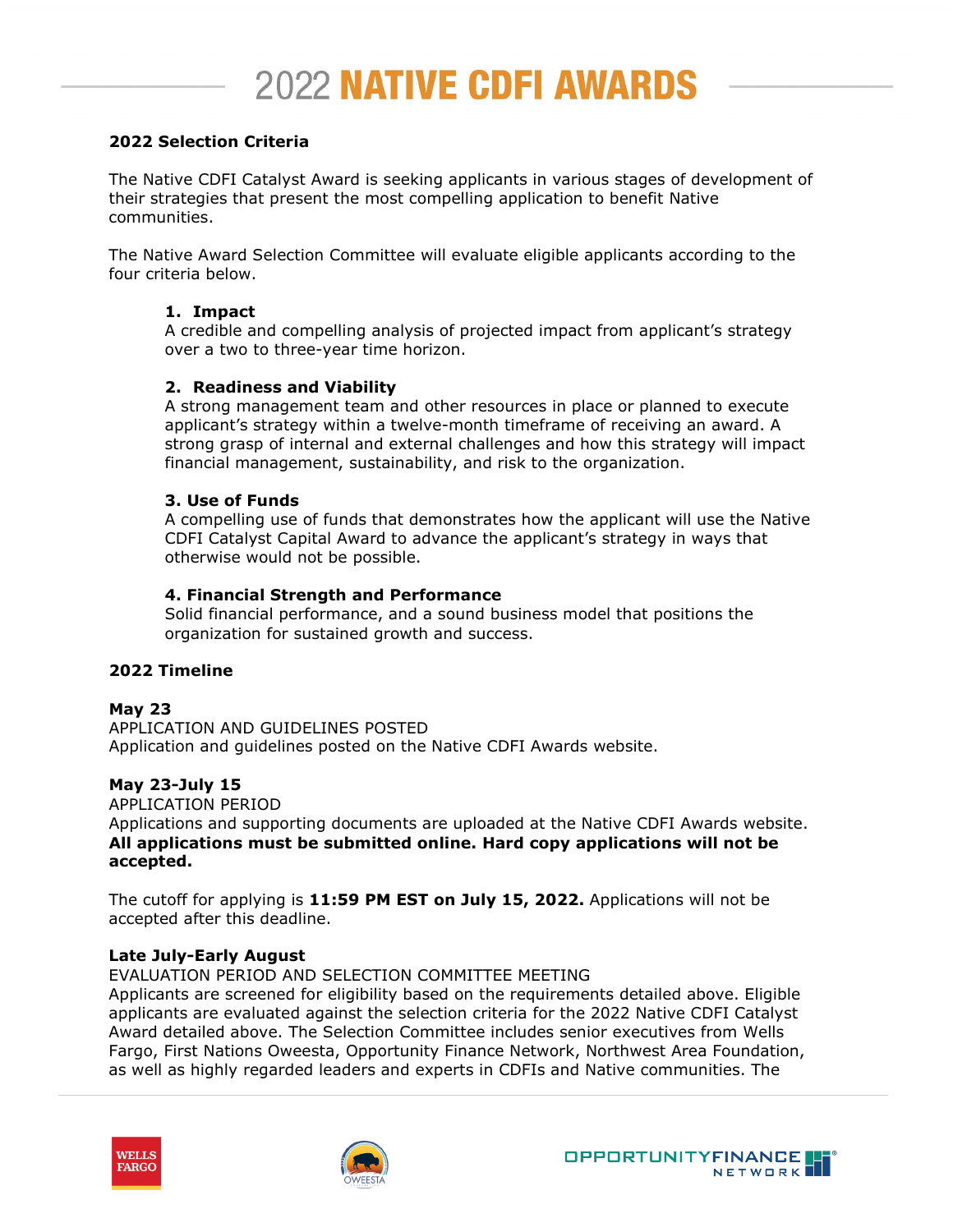Selection Committee will determine and notify the Awardees by the end of August.

## **Late August-Early September**

VIDEO PRODUCTION

Immediately upon notification of the Award selection, OFN's video production team will reach out to Awardees to start pre-production on a 4-6 minute video about the CDFI and its strategy. We aim to have videos produced by the Conference and Awards celebration and will look to begin filming on location within two weeks of selection.

#### **September/October 2022**

VISIBILITY CAMPAIGN AND CELEBRATION EVENT

Opportunity Finance Network will work with Awardees on a visibility campaign which includes a press release, media outreach, and the Awardee video. The Awardees will be recognized at an evening celebration during the OFN Conference on October 19.

#### **How to Apply**

Applicants must submit applications electronically through the Native CDFI Awards website at [nativeawards.org/awards](https://nativeawards.org/awards)**.** We will not accept hard-copy documents.

**The final deadline to submit an application for the Native CDFI Awards is 11:59 PM EST on July 15, 2022.** The website's online application function will become inactive after this deadline.

Applicants whose responses to the Eligibility Questionnaire meet the 2022 Native CDFI Awards eligibility requirements will be prompted to begin the online application. **Required formats and maximum word counts for these items are specified in the detailed application guidelines below.**





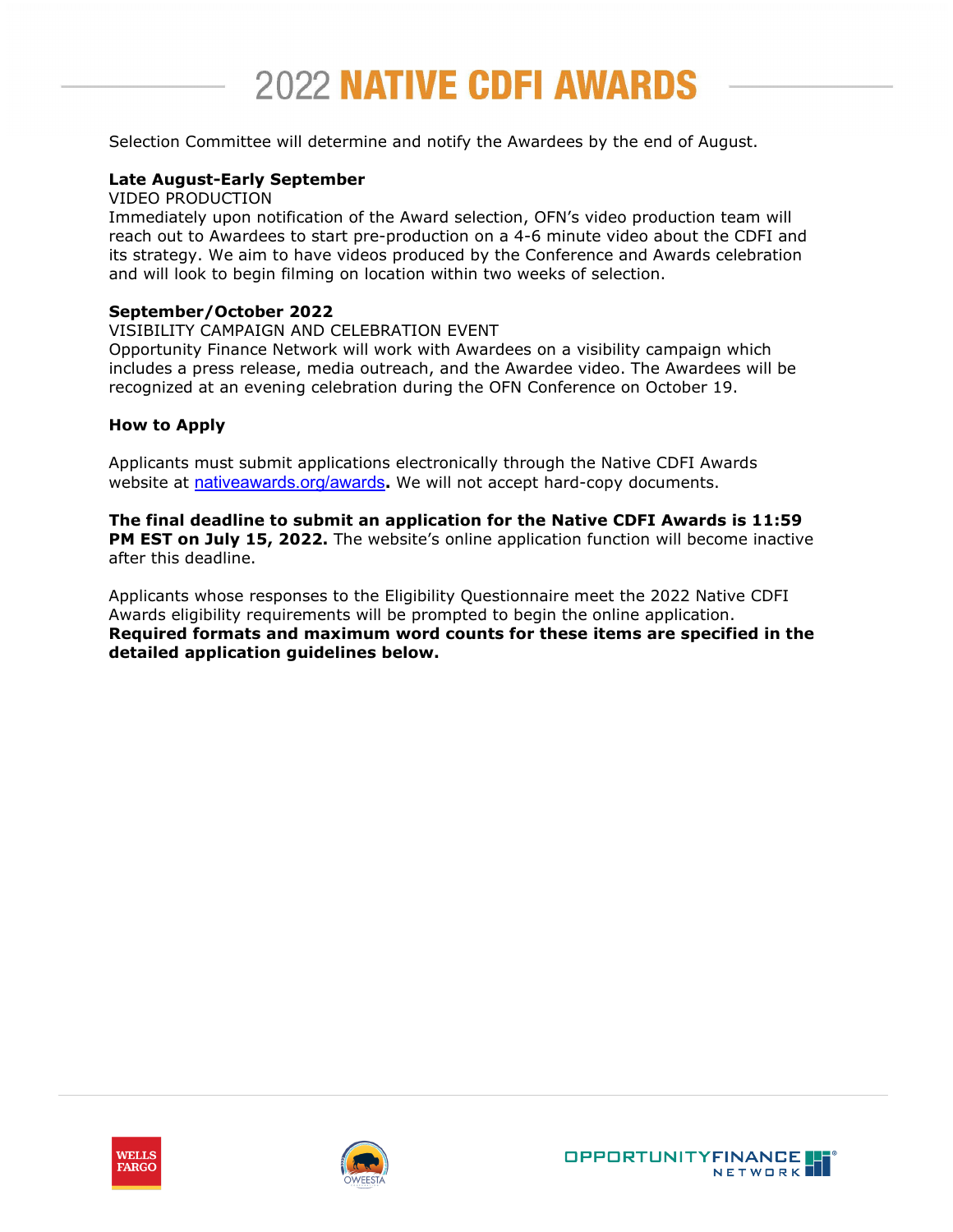## **Detailed Application Guidelines for the Native CDFI Catalyst Award**

The following is a complete list of the materials you will need to submit an application for the 2022 Native Awards.

*\*Applicants must upload all items except #1 Organizational Information. The Organizational Information section is an online questionnaire.*

#### **1. Organizational information: Online questionnaire**

The application will prompt applicants to enter the legal name and address of the headquarters of the entity seeking to receive an award. Email addresses and phone numbers will be requested for a lead contact person and/or the President or Executive Director**.**

#### **2. Native CDFI Catalyst Award Statement:**

Word document; 750-1000 words A statement which addresses the following (key questions to address are bolded):

#### *Overview*

• **Briefly describe the mission and core activities of applicant.** 

#### *Rationale for Program Design*

- **What are/were the motivators for your CDFI to consider its strategy?**
- **What is the unmet market demand that your CDFI is addressing?**
- **Describe your organization's target market for its strategy.**
- Please describe your strategy in terms of the products offered, populations served, and/or program design? How does your strategy enrich the target market?

#### *Use of Funds*

- **How will you use the funds and how would a Native CDFI Catalyst Award advance your strategy in ways that may otherwise not be possible?**
- Does your CDFI have or plan to raise other loan capital or grant sources to support the strategy?

#### *Impact*

• **What outcome and impact measures will be the most relevant to your strategy? How do you plan to collect the data, and how will the data collection be integrated in your current systems to track data?**

#### *Readiness and Viability*

- **Describe your organization's level of readiness to act on your strategy within the next year if awarded a Native CDFI Catalyst Award.**
- **How will your organization implement your strategy? What additional resources will you need, if any?**